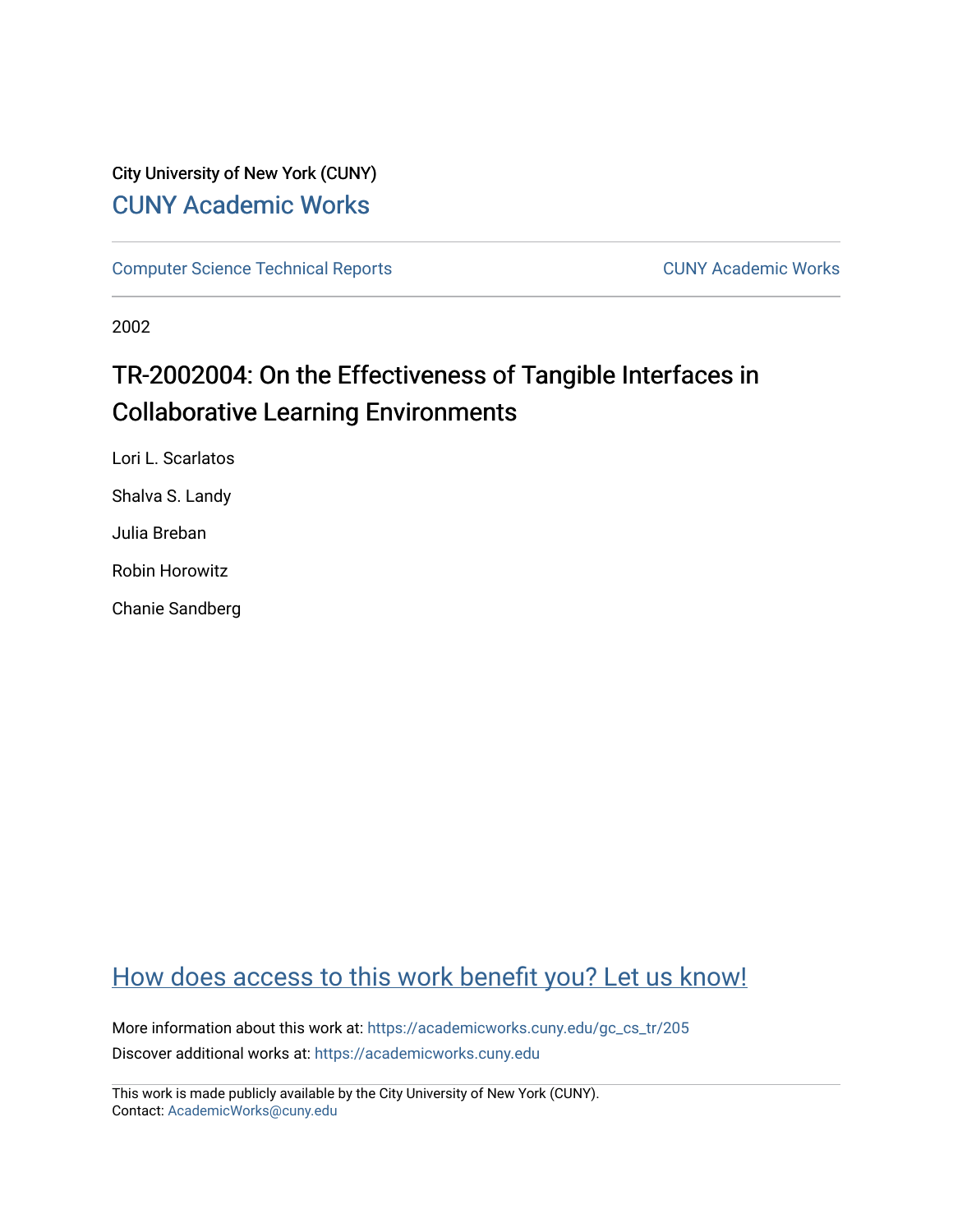# **On the Effectiveness of Tangible Interfaces in Collaborative Learning Environments**

**Lori L. Scarlatos, Shalva S. Landy, Julia Breban, Robin Horowitz, Chanie Sandberg**

Brooklyn College, CUNY 2900 Bedford Ave. Brooklyn, NY 11210 USA +1 718 677 6170 lori@sci.brooklyn.cuny.edu

# **ABSTRACT**

The advent of tangible interfaces has greatly expanded the many possible ways that one may interact with a computer. TICLE (Tangible Interfaces for Collaborative Learning Environments) is a project that explores new ways that a computer can enhance learning by responding to students' actions in a physical environment. We have developed a prototype system that watches children as they play with a Tangram puzzle on a physical tabletop, and acts as a guide on the side by offering help at appropriate times. This system is currently installed at the Goudreau Museum of Mathematics in Art and Science.

This paper describes the results of two usability tests conducted at the museum. Our study suggests that the TICLE interface helps children to stay focused, think about the problem in new ways, and complete the problem at hand. It also suggests that TICLE may help children to develop problem-solving skills that transfer to similar problems. This demonstrates that a computer "guide on the side" working in conjunction with a tangible interface can be effective in an educational setting.

### **Keywords**

Tangible interface, education applications, K-12 math and science education, ubiquitous computing, multimedia user interface, intelligent multimodal interaction, guide on the side, usability study

# **INTRODUCTION**

Over the years, educators and governments have searched for ways to improve learning in our schools, particularly in the areas of math and science. As educators come to recognize the importance of collaborative activities, learning through play, and teacher guidance, shrinking school budgets are making it harder to support these approaches to learning. Tangible Interfaces for Collaborative Learning Environments (TICLE) was conceived in response to this need [15].

TICLE embodies a different notion of support for collaborative learning, combining the advantages of physical learning activities with those of computer tutors that ask relevant questions when the students get stuck. With TICLE, a group of children is given a set of physical puzzle pieces and a specific goal (such as put these shapes together to make a square ) which is designed to teach some math or science concept. As the children work with

the puzzle, a computer system observes their actions. This system encourages the group as they make progress, and offers to give them hints when they don t. The hints take a scaffolding approach, asking the children to consider smaller related problems.

The advantage of TICLE is that students are allowed to focus on solving the puzzle without having to worry about how to give instructions to a machine or whose turn it is to use the mouse. Yet they may also turn to the computer for help and further information if and when they feel that they need it. TICLE is unique in that it

- makes the computer take on the role of guide on the side without dominating the educational activity,
- allows the students to work in groups on physical learning activities, without having to learn a computer interface, and
- prescribes a method for uniquely representing the state of a puzzle or model, enabling the system to rapidly check for solutions or partial solutions.

This paper describes a prototype TICLE system that we developed and installed at the Goudreau Museum of Mathematics in Art and Science (Figure 1). We conducted a usability study of this system at the museum, which is the focus of this paper. Although our prototype uses a very specific mathematical puzzle, the interface techniques that we are exploring can apply to a wide variety of educational experiences. These include anatomical models that students dissect in a biology lab; physics experiments that involve an arrangement of levers and pulleys; or molecular models constructed in a chemistry class. A TICLE interface may also be used to check the assembly of models, furniture, even equipment.

The results of our usability study have several implications. We've seen that the computer can be a useful guide even when the "users" are not directly using the computer. We've also observed that this type of help can keep students focused and get them to think about a problem in new ways. This opens up a wide range of possibilities for creators of intelligent tutors, educators, and interface designers.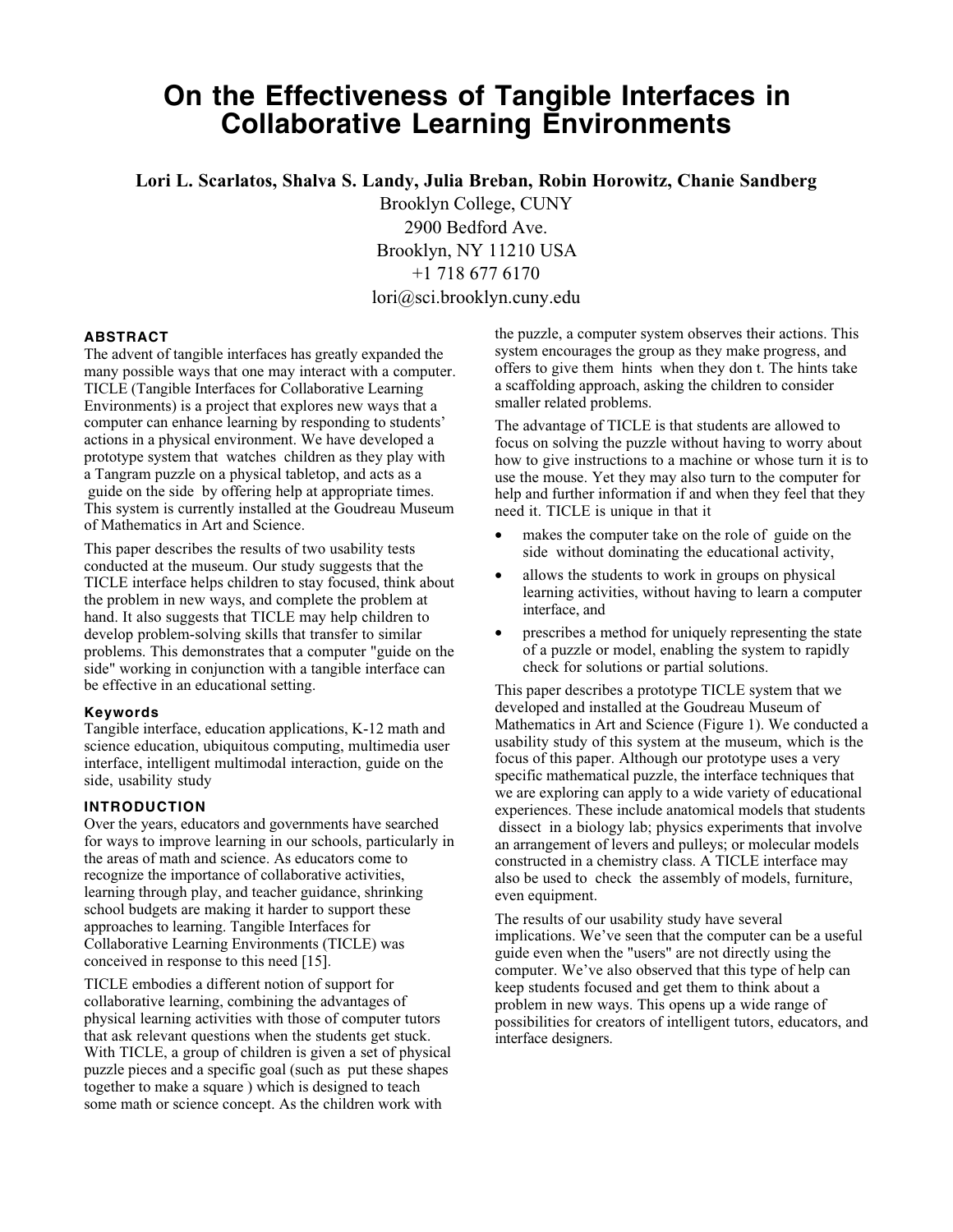

Figure 1. TICLE at the Goudreau Museum

#### **BACKGROUND**

Educators and researchers have been struggling for years to uncover the best ways to help students to learn better. In this quest, several approaches have been taken. TICLE combines attributes of many of them.

Many educators and researchers recognize the benefits of having a knowledgeable instructor standing by. As Polya pointed out, the expert guidance of an instructor can help to ensure that students engage in the metacognitive processes that lead to understanding a problem [10]. By asking appropriate questions, teachers can help students to think about the problem in appropriate ways and thereby bolster their problem solving skills. When teachers are not available to provide this help, computer programs may be developed to temporarily fill in the gaps. Numerous researchers are studying various approaches to intelligent tutoring, such as [3, 6, 14]. In all of these cases, the goal is to provide the sort of help that a good teacher would. Many are quite successful, and are able to show an increase in learning. Yet their reliance on traditional computer interfaces, making the computer the focus of the activity, limits their applicability.

Other educators and researchers have discovered that fun, engaging learning activities help students to retain lessons learned, and to later apply them to related problems. Many of them incorporate puzzles into interactive learning activities on the computer. At the University of British

Columbia, the E-GEMS (Electronic-Games for Education in Math and Science) group is researching and developing strategies and materials to integrate game-like computer activities with other forms of classroom learning. For example, they have experimented with different manipulative computer interfaces for the Tangram puzzle [13].

The trouble with many computer games is that children must play with them alone. Children who work in groups are able to build on one another's insights and understanding. At the University of Michigan, work is being done on scaffolded integrated tool environments that help students to pose the questions and engage in activities needed for scientific inquiry [11]. The E-GEMS group has demonstrated that collaborative teamwork motivates girls to try harder, and helps them to achieve more than they could individually [7]. Recognizing the disadvantages of collaborating on traditional computer systems, this group has also experimented with using two mice simultaneously so no one student retains exclusive control [9].

Traditional computer interfaces using a mouse and a keyboard for input also pose problems. First, they restrict the number of students that can participate: after all, only one student can control the mouse at a time. Second, direct manipulation is not always that direct. Actions that are simple in the real world like rotating and translating a puzzle piece at the same time are complicated by the need to use intermediate devices and techniques that must be learned. On the other hand, manipulating physical objects is a very natural way to solve, think about, and learn about spatial problems. For example, one study shows how manipulating objects aids the design process for engineers [2]. This suggests the need for tangible interfaces in collaborative learning environments.

The idea of using tangible interfaces to help people learn is already being explored. The Tangible Interface group at the MIT Media Lab has created the Illuminating Light project [18] which illustrates how optics equipment (represented by a set of physical objects) operates together. Although this information could be depicted in a two-dimensional image, being able to test different configurations and freely rotate the pieces helps users to better understand optical concepts. Another example, used by even younger children, is the curlybot [5]. The curlybot is a half sphere with two wheels on the bottom and a record/play button on top. Children learn about geometry, by experimenting how different shapes can be made with repetitive patterns. For example, to make a circle, only a small arc must be recorded.

Meanwhile, the Epistemology and Learning group has developed "crickets", devices that make use of programmable integrated circuits and infrared sensors to communicate with one another. This group has developed a variety of construction kits that enable children to build things that move, react to stimuli, and communicate with one another [12]. The group also sponsors a Computer Clubhouse where children can work on their own projects using this technology.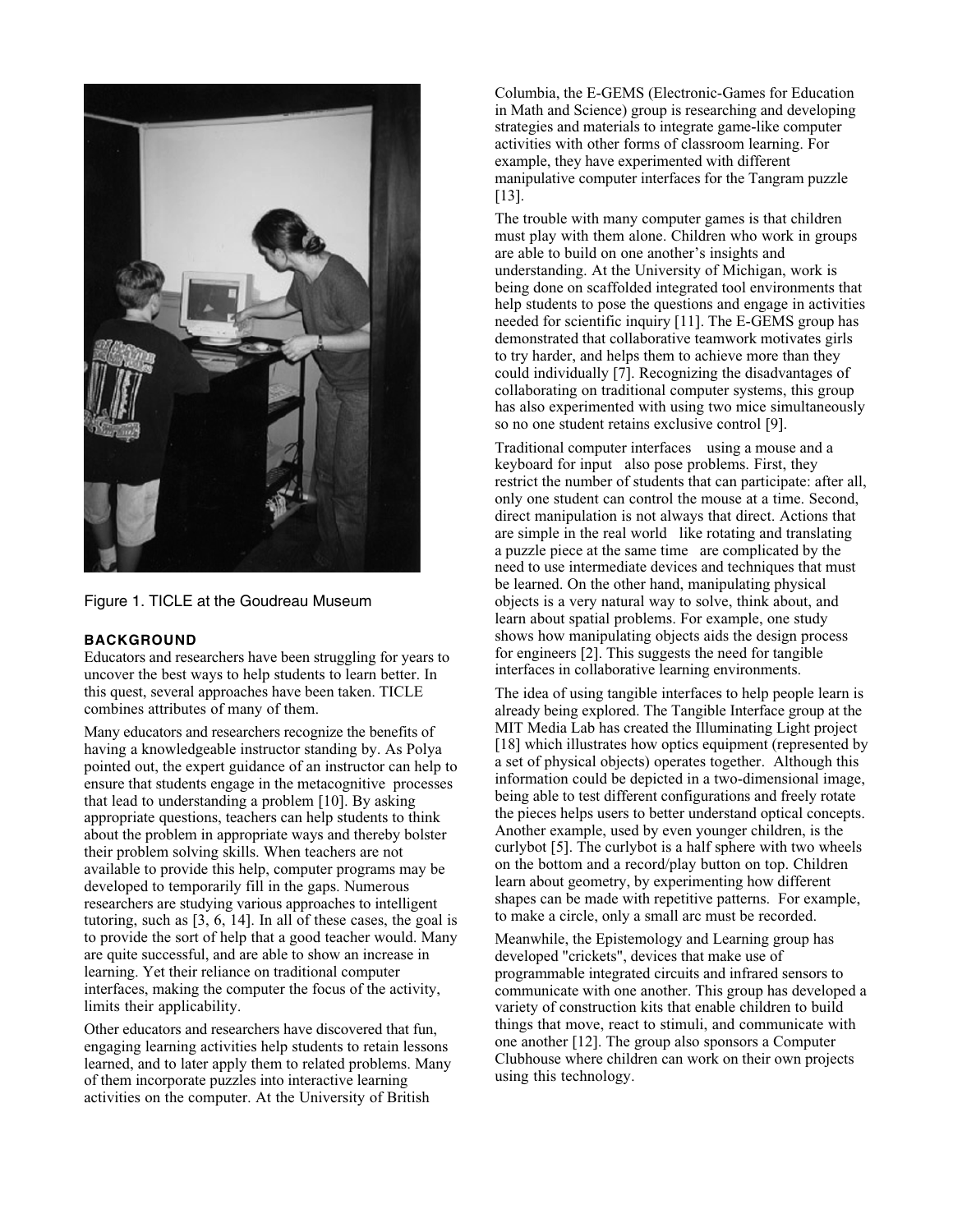In fact, tangible interfaces have a wide range of possible applications [8, 17]. Some examples are "Urp", a tangible interface for urban planners, and self-sensing devices [19]. Yet most of the learning activities that use tangible interfaces still tend to focus the learning activity on the technology. Although this provides excellent learning opportunities for some students, it is not appropriate for all. Different children tend to learn differently [4], and so for those children who are not being reached by these efforts, an alternative approach to learning and a novel application of technology to teaching are needed. TICLE is one such alternative.

#### **A TICLE PROTOTYPE**

For our first prototype system, we chose to use the Tangram, an old Chinese geometry puzzle. The Tangram is popular in both elementary school math lessons and standardized tests because it achieves several objectives. For the very young, it helps them to learn the names of some standard polygons. It also helps children to develop a basic understanding of what "area" and "congruence" are without having to resort to formulas. Finally, it helps children to develop a geometric intuition that should help them to better grasp more complex geometric concepts later in their school careers.

The Tangram puzzle consists of five triangles (two large, one medium-sized, and two small), one square, and one parallelogram, all precisely cut from a large square as shown in Figure 2. Although one may choose to reconstruct literally hundreds of different shapes with the Tangram pieces, the first and most important challenge is to reconstruct the square from the pieces. This seemingly simple task is also one of the trickiest.



Figure 2. The Tangram

#### **Tracking Puzzle Pieces**

Computer vision techniques help us to track the puzzle pieces as they are moved about. We have adopted Underkoffler s approach [18], tagging the pieces with reflective markings and tracking them with a videocam mounted next to a light source.

Each puzzle piece is marked with three colored spots. Yellow indicates the precise center of the piece. The other two spots, placed adjacent to one another along a straight line, help the system to determine the orientation of the piece. The colors of the other two spots help to identify which piece it is. Thus by merely identifying patterns of spots, the system can quickly determine both the positions and orientations of the puzzle pieces.

The videocam and lights are all located under a Plexiglas tabletop that is used as a playing surface. Using reflective markings and a light source next to the videocam greatly simplifies the computer vision problem by causing the relevant markings to stand out. Placing the camera beneath the playing surface virtually eliminates the problem of accidental obscuration.

### **Uniquely Expressing Topological Relations**

Once the system knows where the puzzle pieces are, it must do some reasoning about the state of the puzzle. Has a solution been found? If not, has a partial solution been found? Compared to the previous puzzle state, is the group making progress or losing ground?

To help answer these questions, we developed a shorthand notation for expressing a puzzle's current state in terms of how pairs of puzzle pieces meet [15]. These meet relations have the advantage of being translation and rotation invariant, so that students working with the puzzle need not be concerned about the position or orientation of the finished puzzle. Each meet relation can be expressed as a short sub-string; these sub-strings are then sorted and concatenated in a string to produce a unique representation of the state of the puzzle.

Our system reads in a solution string upon startup. Then, for each video frame that is processed, the system updates the positions and orientations of the puzzle pieces. For each pair of pieces that might meet (determined by checking positions of the centers), our system uses an internal geometric representation to determine whether the pieces meet and, if so, how. If a meet relation is detected, the system generates the appropriate sub-string and adds it to a list. When all relations have been found, a string representing the current state is generated. Our system can quickly check to see if a solution was found, simply by comparing the current state string to the solution string. Partial solutions may be detected by searching for substrings from the current configuration in the solution string.

#### **The Interface**

In considering the design of our user interface, we needed to make sure that it could be seen, heard, understood, and used by elementary school children from up to three feet away. We placed a computer display next to the table where the puzzle pieces are in play. A touch screen on that display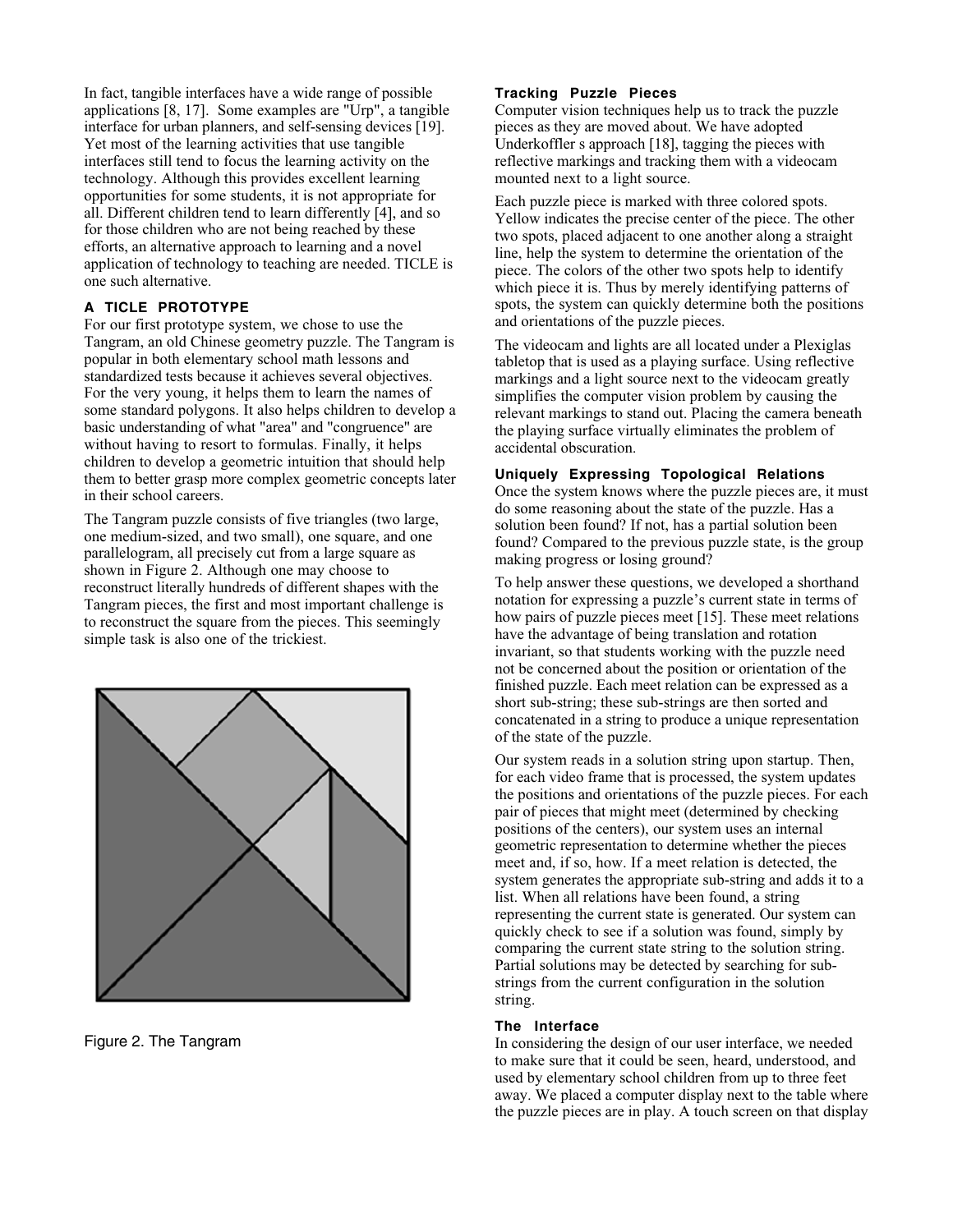allows children to select options without having to manipulate a mouse. We tried to keep the graphics bold and simple, and the audio short and sweet. For the hints, the audio is supplemented with text: just a few words on the screen, shown in a very large typeface. Two large buttons on the side allow children to review the objective of the puzzle or ask for a hint.

While the puzzle is in play, the computer monitor shows the current puzzle configuration as seen by the computer vision system. Meanwhile, the system continually updates a sorted list of sub-strings representing the current state of the puzzle. The system uses this current state to initiate a variety of responses. For example, if the children are making progress (i.e. the number of current state substrings found in the solution string increases), a female voice offers encouragement. If, however, they do not make progress after a measured period of time, the voice invites them to ask for a hint. And when the solution is found, of course, the voice offers congratulations.

The current state of the puzzle is also used to select an appropriate hint. We ensured that there is at least one hint appropriate to every possible (incomplete) state of the puzzle. We even included a hint to be given when one or more puzzle pieces disappeared from view for an extended period of time. Furthermore, most states of the puzzle correspond to several possible hints, so that the children don't have to see the same one over and over.

The hints themselves are prepared as short interactive animations with a similarly simple look and feel. Rather than telling the children what to do, the hints pose questions about related sub-problems. After asking the question, the animation pauses to give the children time to ponder their answer, and then shows them the solution to the sub-problem when they touch the screen.

### **TICLE CASE STUDY**

With our TICLE-Tangram system installed in the Goudreau Museum, we conducted a case study using local girl scouts and boy scouts. In our study, we were particularly interested in testing the following assumptions:

- 1. A "guide on the side" providing hints, encouragement, and reminders about the objectives will help to motivate students and keep them from getting distracted or giving up too soon.
- 2. Context-sensitive hints will get students to think about the problem in new ways, leading to more metacognitive activities (e.g. discussing why a particular approach will work).
- 3. Because they are focused and thinking more deeply about the problem, groups using TICLE will be more likely to solve the puzzle.
- 4. Working with a TICLE system will help children to develop problem-solving skills that will transfer to similar problems.

We had conducted an earlier case study at the museum [16] which primarily revealed the need for improvements to the initial version of our program, and a need for more rigorous testing methods. This new case study addresses all of those earlier problems, yielding much more substantial results.

#### **Case Study Logistics**

We ran two separate test sessions at the Goudreau Museum: one with a group of girl scouts finishing third grade, and the other with a group of boy scouts finishing second grade. In each session, we divided the students into six groups of two (pairs). Groups were assigned based on where the students were sitting: we assumed that children who sat next to each other would work well enough together as a team. Children wore labels marked with consecutive numbers, which were used to identify them in our observations.

The test itself was conducted in three parts. First, each team was asked to make a square using all of the Tangram pieces. Half of the teams got to use the TICLE system for this part. The other half used the museum's regular Tangram puzzle, with no computer or teacher aid. Video cameras were stationed at both the TICLE table and the regular table, to record students actions. The children were told that they had up to ten minutes in which to solve the problem; they were able to quit sooner if they wanted. In the second part of the test, the teams were asked to make a rectangle using regular Tangram pieces at a separate set of tables. Video cameras were also stationed at these tables to record student actions. Once again, they had up to ten minutes time to solve the problem. In the third part of the test, students were interviewed individually. They were asked a fixed set of questions regarding their team (and how they felt about collaboration), the Tangram (and what they thought they learned from it), and the TICLE interface (including pros, cons, and suggestions for improvement). The interviews were recorded on audio tapes.

#### **Evaluation Methodology**

For evaluation purposes, we adopted Artzt and Armour-Thomas' cognitive-metacognitive framework for protocol analysis [1]. This framework was designed to "differentiate explicitly between cognitive and metacognitive problemsolving behaviors observed within the different episodes of problem solving". Metacognition, which is basically "cognition about cognition", includes understanding, analysis, planning, and verification: essential steps in mathematical problem-solving, according to Polya [10]. Alternatively, cognition may be observed in behaviors such as watching, listening, exploring, and implementing a plan.

Like Artzt and Armour-Thomas, we used our videotapes of the tests to classify the observable behaviors of the teams. We produced a table with rows representing the behaviors: understanding, analyzing, exploring, planning, implementing, verifying, watching/listening, and distracted/fooling-around. We added this last category (essentially a non-cognitive behavior) to the framework because it was something that seemed to happen a lot. Columns in our table represented time slices of thirty seconds. With a separate table for each team, we marked all of the observed behaviors for each time slice, using the children's labels (numbers) to indicate who was doing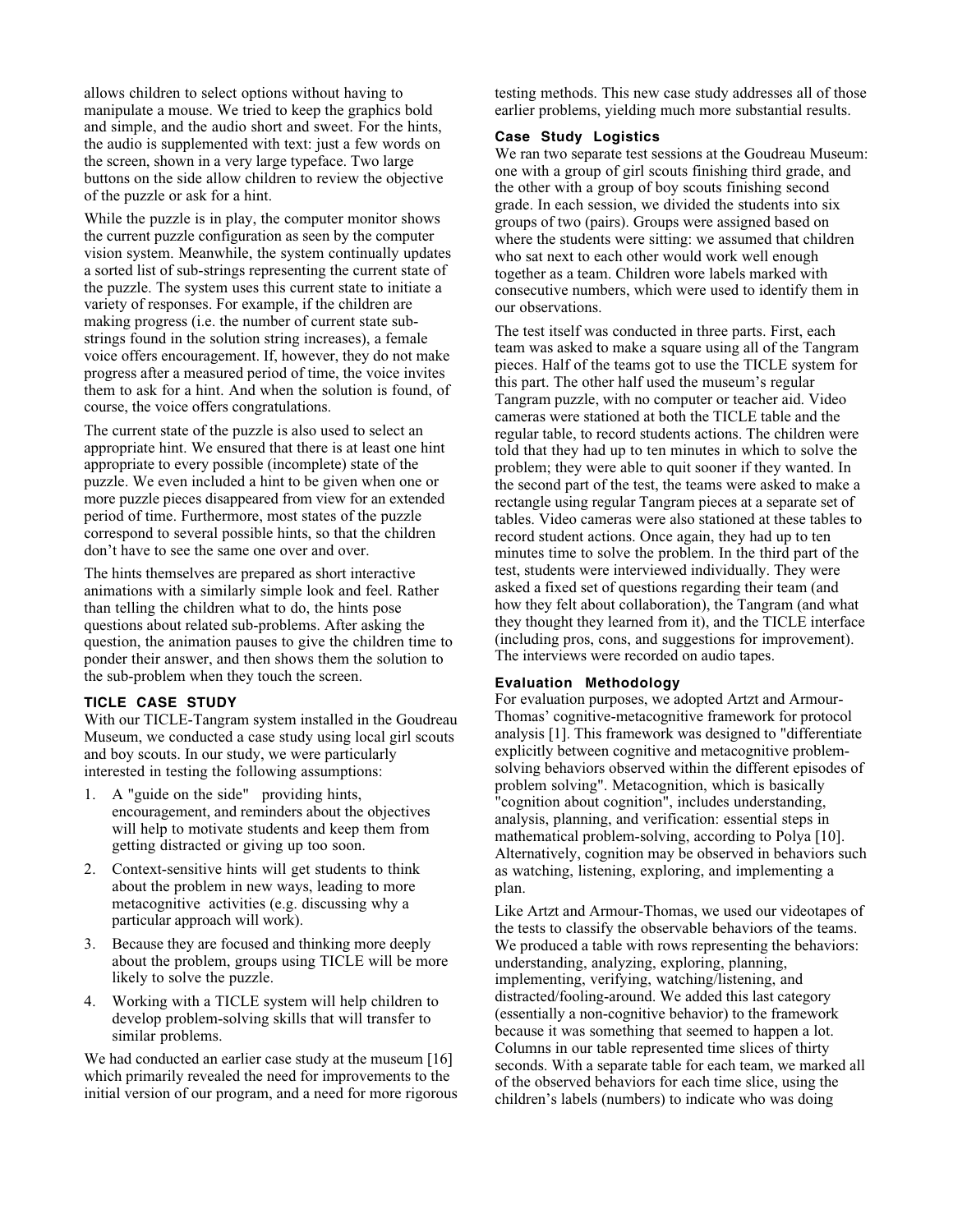what. Because we couldn't know what the children were thinking, we only recorded metacognitive behaviors when the children's comments suggested that they were thinking about the problem in a particular way. We also marked the tables with other significant events such as children's comments and discussions, getting hints, and stealing a teammate's hat.

Table 1 shows a sample table for a team of girl scouts that worked particularly well together. They frequently stood back to analyze the situation. For them, the hints caused them to think about the problem in new ways that ultimately led to the solution. The top row in this table labels the time slices in which the behaviors were observed. The numbers beneath the table correspond to observable events that are described in greater detail below. For convenience, we have used letters instead of numbers to indicate individual team members in this table.

#### Table 1. Observed behaviors for team G1

|                   | 1           | $\boldsymbol{2}$ | $\mathfrak{Z}$ | 4              | 5              | 6              | 7 | $\boldsymbol{\mathcal{S}}$ |   |                |                       |   |   |   |   |   |   | 10 11 12 13 14 15 16 17 18 19 |
|-------------------|-------------|------------------|----------------|----------------|----------------|----------------|---|----------------------------|---|----------------|-----------------------|---|---|---|---|---|---|-------------------------------|
| under-<br>stand   |             |                  |                |                |                |                |   |                            |   |                |                       |   |   |   |   |   |   |                               |
| analyze           |             |                  |                | B              |                |                |   |                            |   | A              |                       |   |   |   | A |   |   |                               |
| explore           | A           | A                | A              | A              |                |                | A | A                          | A | A              | $\boldsymbol{\rm{A}}$ | A |   |   | A |   |   |                               |
|                   | B           | B                | B              | B              |                | B              | B | B                          |   | B              | B                     | B | B | B | B |   |   |                               |
| plan              | A           |                  |                |                |                | A              |   |                            |   |                |                       |   | A |   | A |   |   |                               |
|                   | B           |                  |                |                |                |                |   |                            | B |                |                       |   |   |   |   |   |   |                               |
| imple-            | A           |                  |                |                |                | A              |   |                            |   |                |                       |   | A | A |   | A | A | $\boldsymbol{\rm{A}}$         |
| ment              | B           |                  |                |                |                |                |   |                            | B |                |                       |   |   |   |   | B | B | $\, {\bf B}$                  |
| verify            |             |                  |                |                |                |                |   |                            |   |                |                       |   |   |   |   |   |   |                               |
| watch/            |             |                  |                |                | A              |                |   | A                          |   |                |                       |   |   |   |   |   |   |                               |
| listen            |             |                  |                |                | B              |                |   | B                          |   |                |                       |   |   |   |   |   |   |                               |
| fooling<br>around |             |                  |                |                |                |                |   |                            |   |                |                       |   |   |   |   |   |   |                               |
|                   | $\mathbf 1$ |                  |                | $\overline{2}$ | $\overline{3}$ | $\overline{4}$ |   | 5                          | 6 | $\overline{7}$ |                       |   | 8 |   | 9 |   |   | $10\,$                        |

- 1. Start by making a triangle (half of the square) using the 2 large triangles: a great start.
- 2. B: "That's going to pop out"
- 3. Watch hint
- 4. A: "Try to form a triangle" using the remaining pieces
- 5. Watch hint
- 6. B: "Let me try something…I got it!". Start building the other triangle on top of the triangle created in (1).
- 7. A: "But what about that space?"
- 8. A: "I got an idea."
- 9. Finish building 2nd half of the square on top of the 1st half.

A: "Now we have to transport that there."

10. Puzzle solved.

# **Observations**

Our observations strongly suggest that the TICLE system does indeed keep students focused and help them to solve the puzzle. Figure 3 shows that four out of six teams using TICLE were able to make a square from the pieces; only one out of six teams using a conventional Tangram were able to do that.



Control

Figure 3. Number of teams that solved the 1st puzzle (with and without TICLE), and number of teams that solved the 2nd puzzle (conventional puzzle only)

Perhaps even more encouraging, our observations suggest that the lessons learned from using TICLE may transfer to similar problems. Figure 3 also shows how many teams were able to construct the rectangle using a conventional Tangram. Three of the six teams that had used TICLE earlier were able to solve the problem. All three had also managed to make a square. The one team that had solved the first problem, but not the second, had solved it very quickly with no discussion and without looking at any hints. Perhaps one of them had seen the puzzle before, and simply remembered the solution. On the other hand, only two of the teams that had used a conventional Tangram earlier were able to construct the rectangle. One of those teams had also successfully constructed the square. We have no explanation for why the other team was able to solve the second problem.

Table 2 shows a summary of our observations of the first part of the test. This table shows, for each team, in what percentage of the time slices were metacognitive behaviors (understanding, analyzing, planning, verifying), cognitive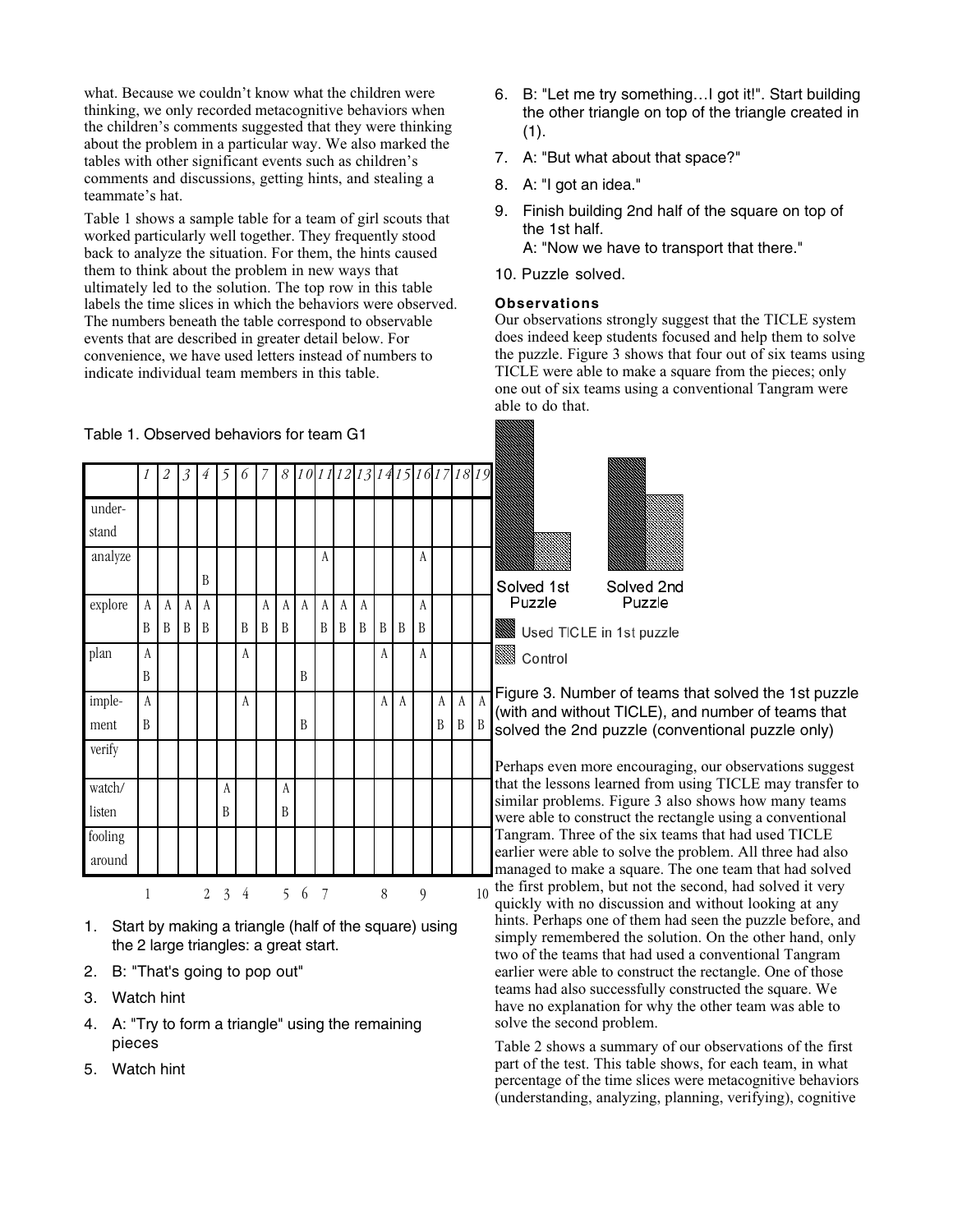behaviors (exploring, implementing, watching and listening), and non-cognitive behaviors (fooling around or distracted) observed. Because several different behaviors may have been observed within a single time slice, the sum of the percentages often exceeds 100%. This table also shows which teams solved the first problem (making a square using TICLE or a conventional Tangram) and the second problem (making a rectangle using a conventional Tangram). Teams labeled with a "G" are comprised of girl scouts; teams labeled with a "B" are comprised of boy scouts.

#### Table 2. Summary of observations of the 1st part of the usability test

|                | team            | meta-     | cognitive | fooling | solve   | solve                   |
|----------------|-----------------|-----------|-----------|---------|---------|-------------------------|
|                |                 | cognitive |           | around  | # $1$   | # $\overline{2}$        |
|                | G1              | 56%       | 100%      | $0\%$   | Y       | Y                       |
|                | G3              | $0\%$     | 100%      | 0%      | Y       | ${\rm N}$               |
| With           | G5              | 17%       | 100%      | $0\%$   | Y       | $\mathbf Y$             |
| Computer       | B1              | 29%       | 100%      | $0\%$   | Y       | $\mathbf Y$             |
|                | B3              | $0\%$     | 100%      | 5%      | $\rm N$ | $\mathbf N$             |
|                | B <sub>5</sub>  | 10%       | 100%      | 30%     | N       | $\rm N$                 |
|                | $\overline{G2}$ | $0\%$     | 100%      | 67%     | Y       | Y                       |
|                | G4              | $6\%$     | 100%      | 31%     | N       | $\mathbf Y$             |
| N <sub>0</sub> | G6              | $0\%$     | 77%       | 92%     | N       | $\mathbf N$             |
| Computer       | B <sub>2</sub>  | 20%       | 100%      | $0\%$   | N       | N                       |
|                | B4              | 20%       | 100%      | 55%     | N       | $\ensuremath{\text{N}}$ |
|                | <b>B6</b>       | 11%       | 100%      | 72%     | N       | $\ensuremath{\text{N}}$ |

As shown in this table, teams using TICLE tended to have more metacognitive interchanges. Many times when the children would get a hint, we would hear "Oh, yeah " and see a flurry of activity indicating that the hint had caused them to think about the problem in a new way. Sometimes the hints helped in unexpected ways. For example, when one group was told that pieces shouldn't be stacked on top of one another (because the system had lost track of a piece), they got the idea of building the second half of the square on top of the first half of the square, and then moving it into place. For them, this was the key to the solution (which they did ultimately find).

The table also shows that TICLE users spent a lot less time fooling around. We noticed that in several of the teams, the children would take turns working on the puzzle. For those teams using TICLE, the child who was not exploring with the puzzle would often be looking at the hints. For the control teams, other goings-on in the museum proved far

too tempting for the idle teammate. We also observed a few of the control teams making comments such as "Can you help us?", "This is impossible!", and "Can we use the computer now?". No one using TICLE made such comments.

However, the interviews at the end of the study did show that our system could be improved. Several children who used the TICLE system said that the voice offering encouragement was "annoying" and "distracting". In addition, a few of the children thought that we needed to create more hints.

#### **CONCLUSIONS**

The results of our case study are encouraging: children using our TICLE system are far more likely to solve the presented problem than those using a conventional puzzle with no assistance. Furthermore, our observations suggest that children that use TICLE may be better able to solve related problems, even when they are given no other assistance.

Our observations also seem to confirm our other assumptions. First, it is now evident that a computer "guide on the side" can help to motivate students and keep them from getting distracted or giving up too soon. Second, context-sensitive hints do seem to get students to think about the problem in new ways. We've seen that they do lead to more fruitful discussions and actions, suggesting that they trigger more metacognitive activities.

The implications are clear. Tangible interfaces do indeed provide a new way for us to enhance our children's education without forcing them to sit in front of a computer. Instead of being the focus of educational activities, the computer can now take on a new role: guide on the side. The possibilities are endless.

#### **Future Work**

Although we already have some encouraging results, we would like to continue with our testing. After making the suggested improvements noted in the observations, we plan to test the system further. In particular, we would like to involve children from more diverse backgrounds. We may also want to see how individuals do on puzzles after working with TICLE (instead of just teams). It would also be useful to have follow-up interviews with the children, perhaps even asking them to comment on the video tapes of them (i.e. tell us what they were thinking).

We are also in the process of developing a system for specifying new puzzles, hints, and the states that should trigger those hints. This information will be stored in an initialization file which, along with the multimedia hints, will form the basis of a new 2D game. This will allow us to generate a range of different activities relatively quickly. It will also serve as the foundation of a system which we hope, some day, to distribute to educators so that they can design their own TICLE puzzles.

In addition, we are experimenting with alternative technologies that will allow us to extend TICLE to the third dimension, where 3D objects will be tracked within a closed environment. This will greatly expand the number